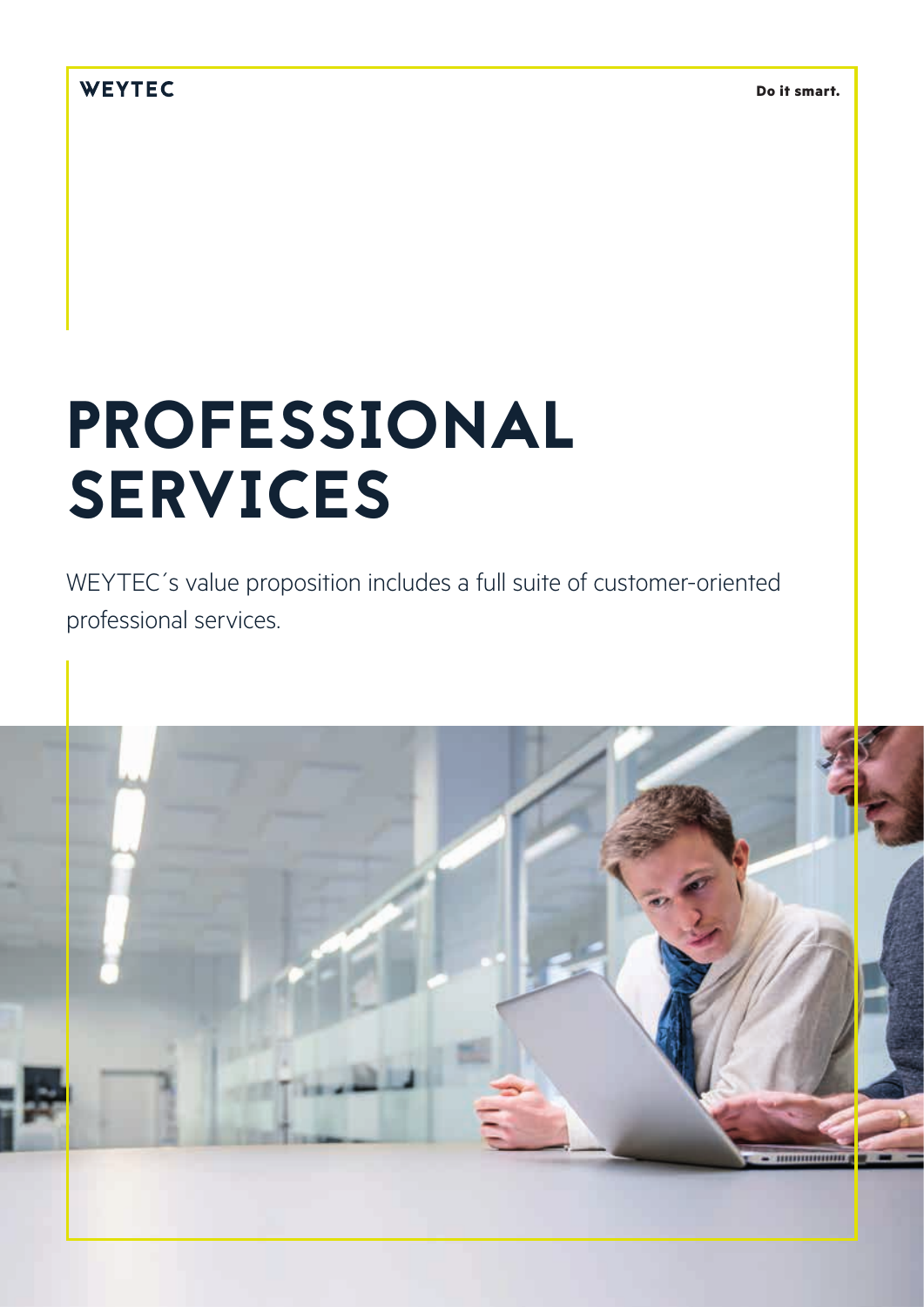#### **Content**

| Project Management & Consulting | 4  |
|---------------------------------|----|
| Product Development             |    |
| Production                      | 10 |
| Maintenance & Support           | 12 |
| Training                        |    |



WEYTEC's long-term interests depend on adherence to the highest standards. We aspire to promote excellence - through the quality of our products and solutions and our portfolio of professional services: Project Management & Consulting, Product Development, Production, Maintenance & Support and Training.

# ENTHUSIASM FOR EXCELLENCE .

## "EXCELLENCE IS A HABIT, NOT AN ACT. IT IS AN ART WON BY TRAINING AND PERSEVERANCE. WE ARE WHAT WE REPEATEDLY DO."

**Aristotle**

 $\frac{2}{3}$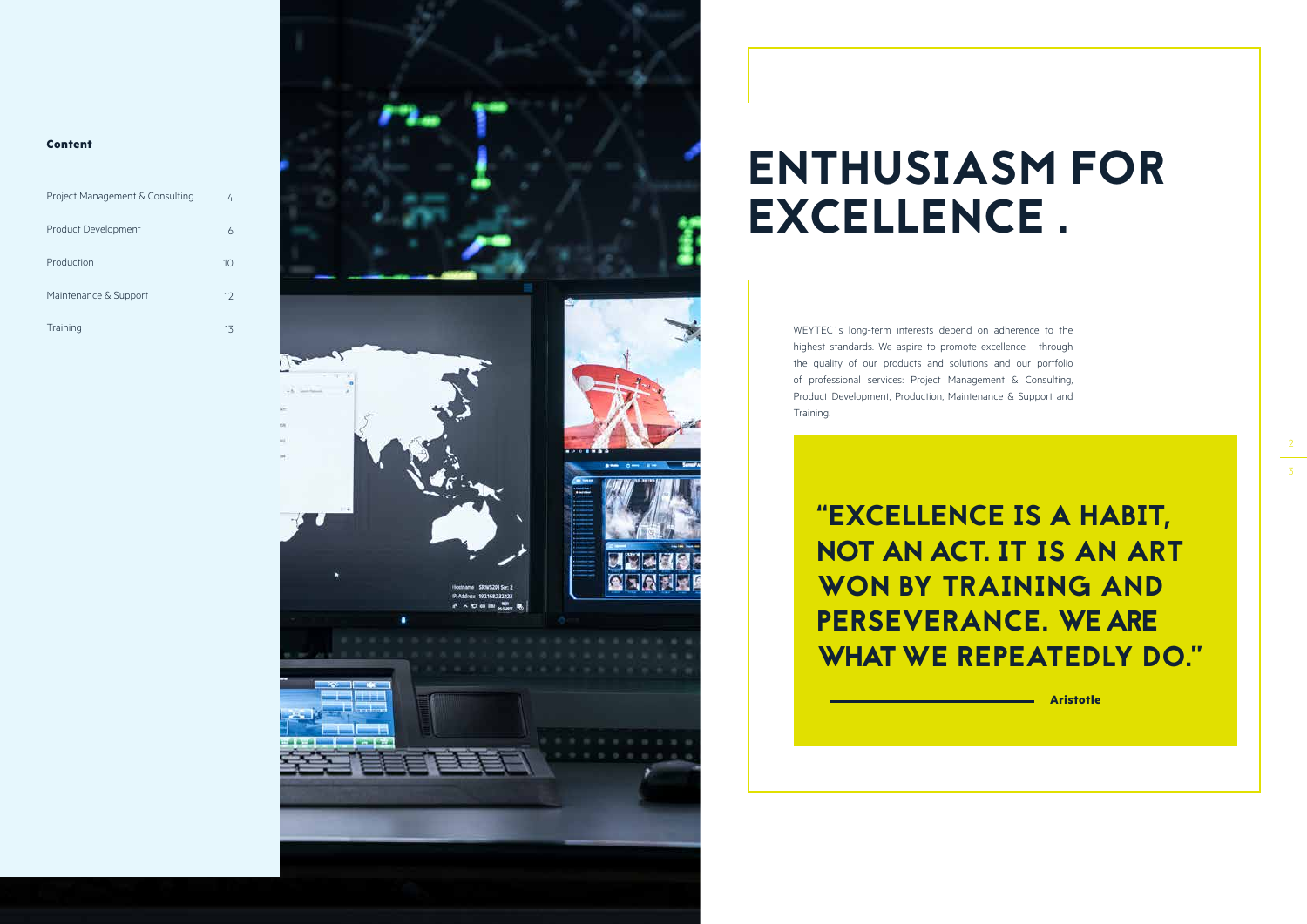WEYTEC customises, plans and deploys fully integrated turnkey solutions for many of the world's leading financial institutions and command and control room operators.

#### **Needs Assessment:**

WEYTEC provides client management, IT staff and end users with expert and comprehensive advice. In-depth analysis and feasibility studies reveal potential for im provements and present opportunities to significantly en hance the efficiency of working environments.

#### **Project Management:**

Whether for a new build, renovation or expansion, WEY - TEC trained and experienced Project Managers master the full complexity of your project. They coordinate inhouse Product Development, Production and Field Engineering departments on clients' behalf and maintain an ongoing dialogue with the customer team.

#### **Customized Solutions:**

WEYTEC aims to deliver the optimal solution in terms of usability, reliability, data security, speed, infrastructure, en vironmental and safety requirements. In addition to stan dard products, WEYTEC has the resources to develop new solutions tailored to specific client needs. Selecting optimal third party office and system room infrastructure (e.g. PCs, monitors, cabling, air conditioners, racks and fur niture) has investment and operational cost implications. WEYTEC will share its extensive experience in creating turnkey multi-vendor solutions and provide end-to-end Project Management services.

#### **Implementation:**

WEYTEC is renowned for detailed planning, smooth logis tics and impeccable timing during the installation phase. Project Managers retain full responsibility until all client acceptance criteria are fulfilled.

## PROJECT MANAGEMENT AND CONSULTING

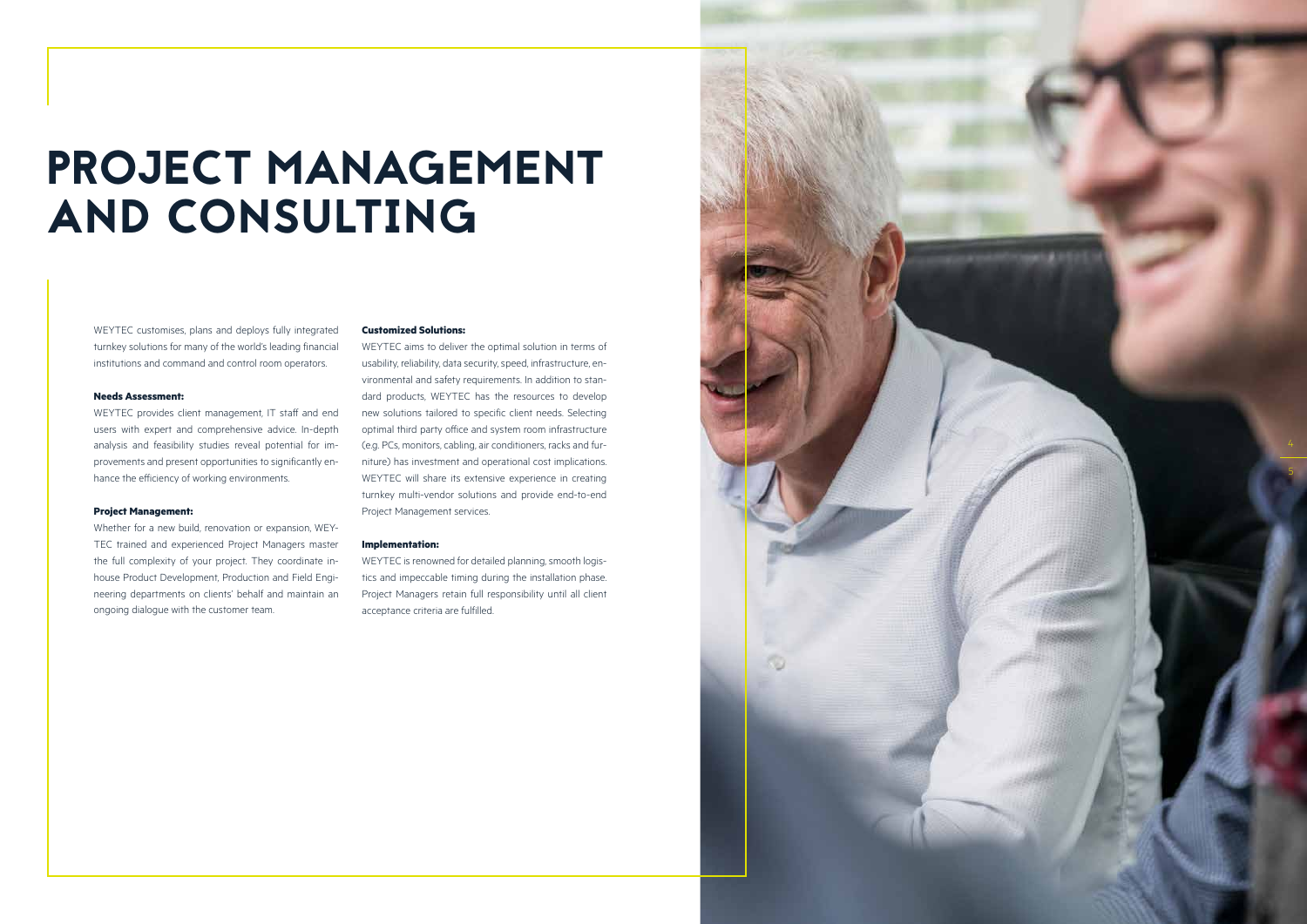

UNIQUE CUSTOMIZED SOLUTIONS **OUTPERFORM** STANDARD SOLUTIONS FOR UNIQUE SITUATIONS.

## PRODUCT DEVELOPMENT

### **From Concept to Market all in-house**

WEYTEC spends over 20% of the annual investment budget on new product design and development.

All our solutions are designed, developed and realised in-house at WEYTEC's development center in Switzerland, ensuring short and efficient communication paths between different departments and adherence to the highest standards of quality.

Expert staff members work in laboratory conditions using the most modern analysis, measurement and testing equipment. Interdisciplinary teams are engaged throughout the entire development process, from con-

cept to implementation.

Interdisciplinary teams of highly trained and skilled engineers.



6 7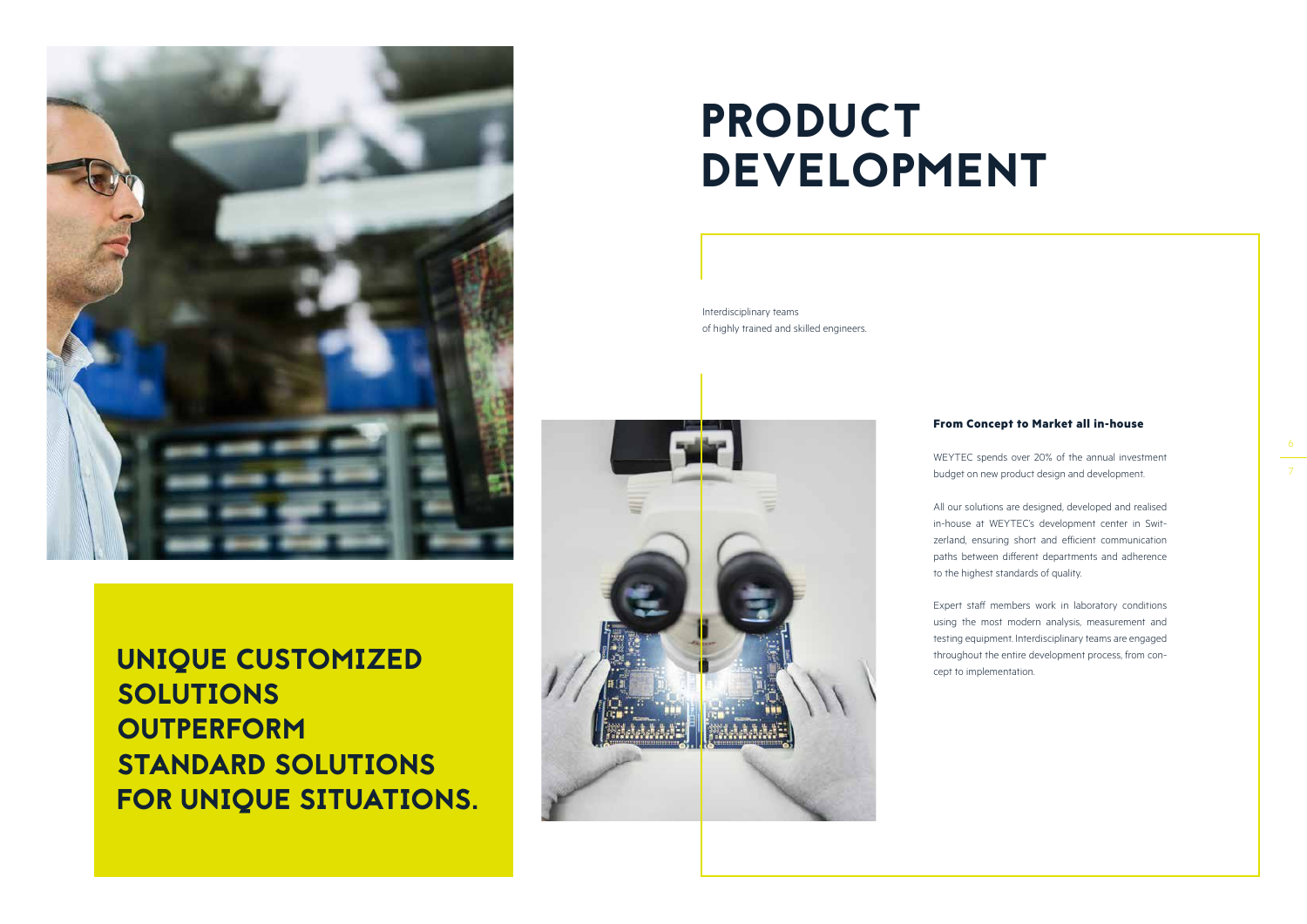# WEYTEC STANDS FOR SWISS-QUALITY WORKMANSHIP WORLDWIDE

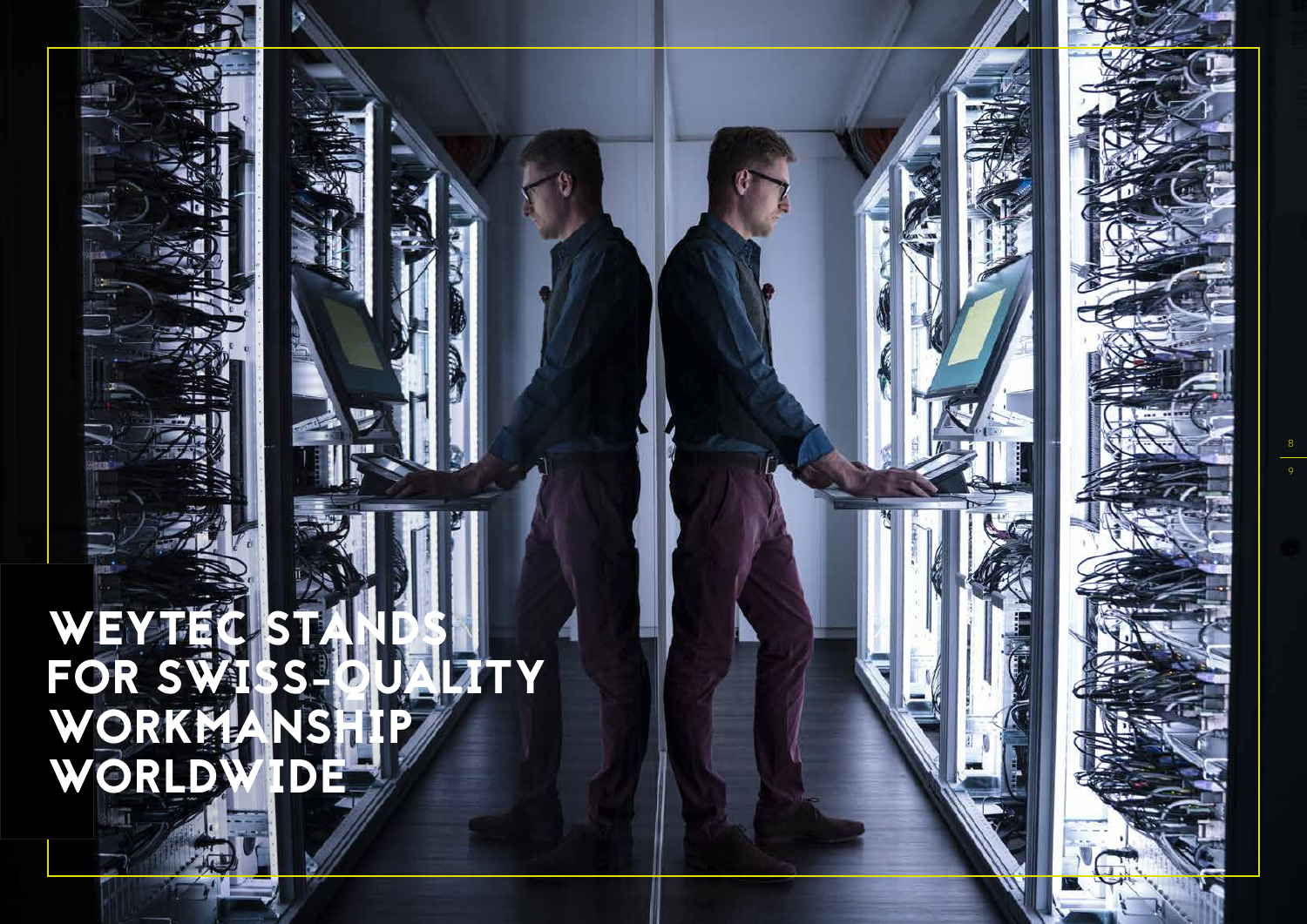

## HIGHLIGHTS

- ISO 9001 CERTIFIED
- ROHS & REACH CONFORM
- RIGID & FLEXIBLE FORMATS
- SINGLE & DOUBLE-SIDED
- MADE IN SWITZERLAND

# PRODUCTION

## **From Design to Production**

The development and production of multifunctional keyboards, high-tech printed circuit boards (PCBs) and chassis are core competences from WEYTEC.

Thanks to our own state-of-the-art production facilities near Zurich in Switzerland, we are independent, fast and flexible and we have an extremely low fault and failure rate. Intensive testing and quality control is an inherent part of our manufacturing process.

From the design to the manufacturing cycle, we develop and deliver standard products and customized solutions, no matter how complex.

WEYTEC assembles over 50,000 PCBs per year.





10

11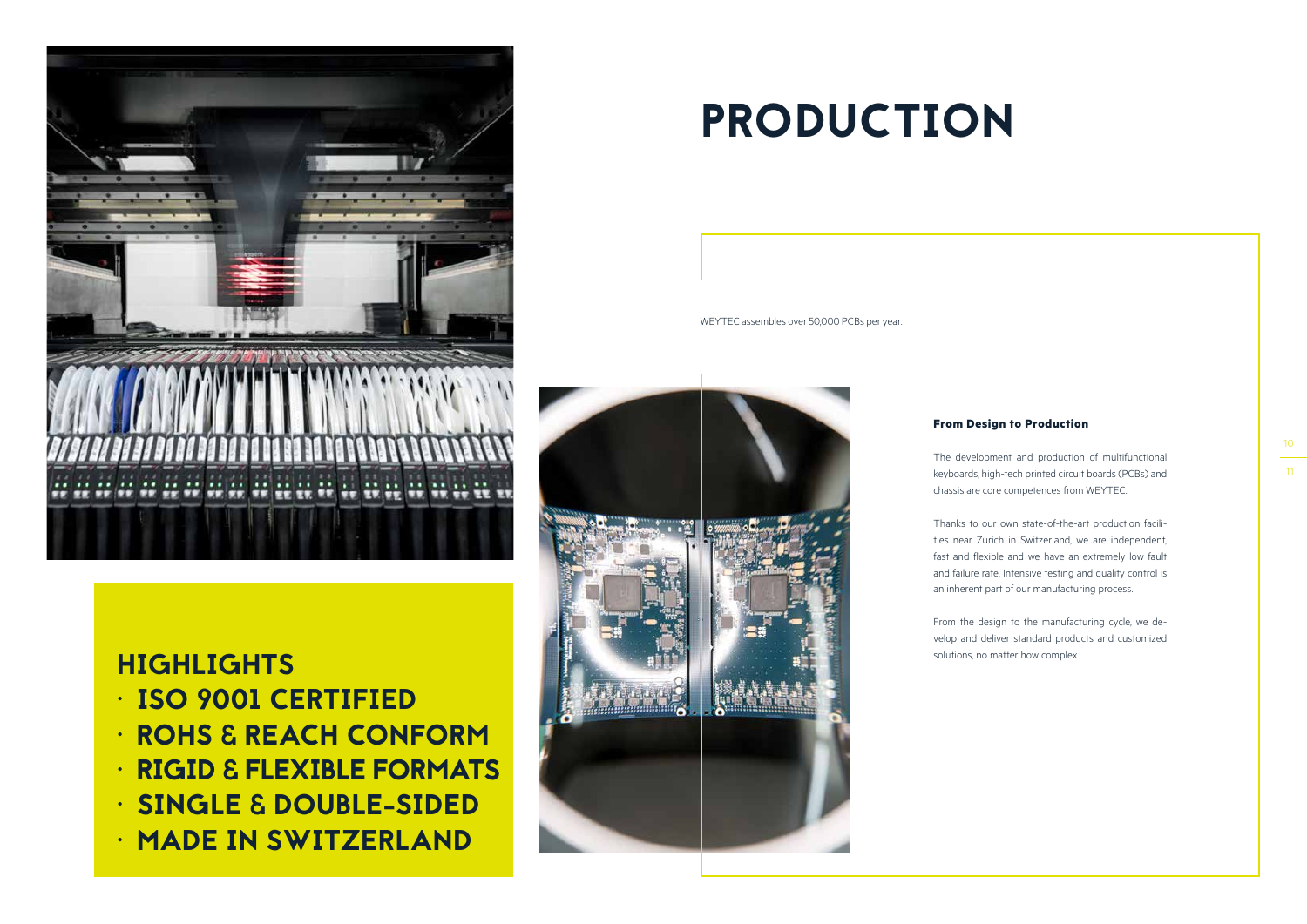#### **Installation and beyond.**

WEYTEC Field Engineers implement new systems and are also responsible for maintenance and support. This ensures that the Field Engineering department is familiar with each individual installation and fully prepared to provide the defined and guaranteed level of support (SLA) following customer acceptance of the solution.

WEYTEC is also happy to support customers with system upgrades, extensions and relocations.

#### Local support is provided in 45+ countries.



#### **Fault Management.**

| WEYTEC's portfolio of support services includes:            |
|-------------------------------------------------------------|
| • On-site engineering                                       |
| $\bullet$ 2 <sup>nd</sup> and 3 <sup>rd</sup> level support |
| $\bullet$ 24/7 hotline                                      |
|                                                             |
| Faults can be directly reported around the clock via the    |

Field Engineering hotline. Qualified engineers are available to quickly initiate effective problem-solving solutions, either on the telephone or at the customer site.

Reported incidents are recorded and registered in a ticketing tool where they are tracked until successful resolution. Upon request, customers can open, update and track the status of their trouble tickets directly in the on-line tool.

#### **Preventative Maintenance.**

Systems provided by WEYTEC achieve extremely high levels of availability. This is due to the excellent quality of our products and solution designs as well as the routine performance of preventative maintenance. Systems are regularly checked and maintained; hardware and software are automatically updated. Multifunctional keyboards are professionally cleaned. Critical components are monitored, maintained and, if necessary, replaced before faults occur. This contributes significantly to the identification and elimination of potential problems and the minimization of actual faults.

Preventative maintenance services assure customers that their WEYTEC systems retain their value throughout the life cycle of the solution.



#### **Training and Competence Center.**

WEYTEC solutions include technical training for the customer's own on-site 1<sup>st</sup> level support. This enables them to perform moves, adds and changes (MACs) quickly and efficiently, as well as diagnose and fix certain faults independently or with telephone support. WEYTEC also provides an extensive testing, workshop and showroom facility. As the complexity of systems and tasks in control rooms and trading floors increases, so do demands on infrastructure and personnel. Individual systems may not meet the overall requirements. Customers are looking for fully integrated solutions which support their end-to-end workflows. WEYTEC recognizes and responds to these requirements. In our Competence Center near Zurich, customers can observe, try and test solutions in a live working environment.



## MAINTENANCE & SUPPORT & TRAINING